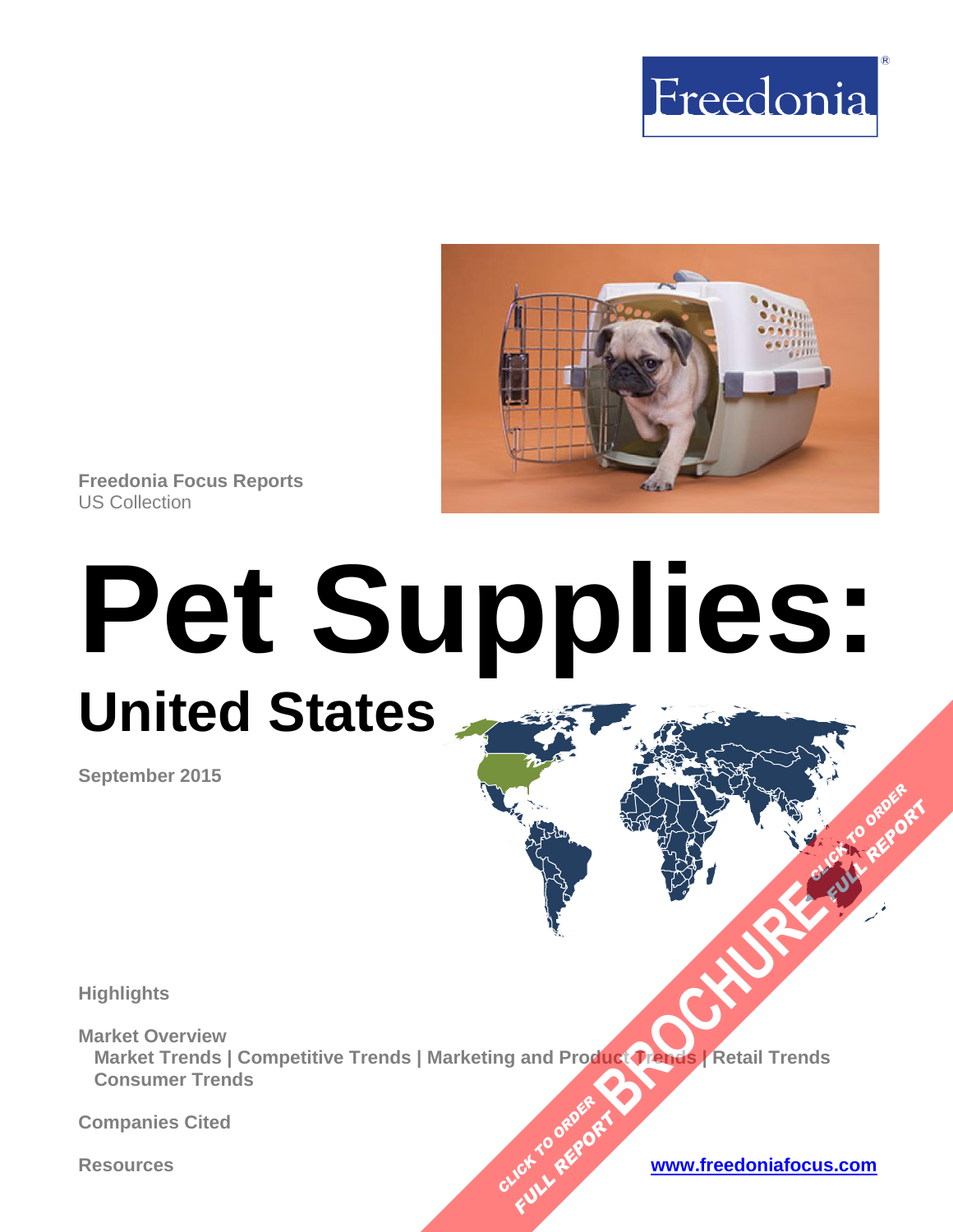## <span id="page-1-0"></span>ABOUT THIS REPORT Scope & Method

This report forecasts annual US retail sales of pet supplies in US dollars for 2015-2019. To illustrate historical trends, total retail sales are provided in an annual series from 2010 to 2014.

While the pet supply market includes certain edibles that straddle the line between food and toys or healthcare products – such as treat-filled chews – pet food and treats are excluded from the scope of this report. Similarly, while over-the-counter medications and supplements are included, prescription medications and other prescription healthcare products are excluded.

This report quantifies trends in various measures of growth. Growth (or decline) expressed as an average annual growth rate (AAGR) is the least squares growth rate, which takes into account all available datapoints over a period. Growth calculated as a compound annual growth rate (CAGR) employs, by definition, only the first and last datapoints over a period. The CAGR is used to describe forecast growth, defined as the expected trend beginning in the base year and ending in the forecast year. Readers are encouraged to consider historical volatility when assessing particular annual values along the forecast trend, including in the forecast year.

A full outline of report items by page is available in the [Table of Contents.](#page-3-0)

#### Sources

*Pet Supplies: United States* (FF90045) is based on *[Pet Supplies in the US](http://www.packagedfacts.com/Pet-Supplies-Edition-9304203/)*, a comprehensive industry report published by Packaged Facts in September 2015. The information contained in this report was obtained from primary and secondary research. Primary research includes national online consumer polls of US adult pet owners (age 18+) conducted on an ongoing basis by Packaged Facts, to measure purchasing patterns and attitudes with regard to pet products and services. With a sample size of approximately 2,000, these surveys are based on national online research panels that are census representative on the primary demographic measures of age, gender, geographic region, race/ethnicity, and household income.

Our primary research also includes interviews with pet market experts; participation in pet industry events including the American Pet Products Association's Global Pet Expos (through 2015) and other meetings and forums relevant to the pet products industry. Packaged Facts also completed on-site examination of retail and service provider venues, as well as Internet presence of pet product manufacturers, distributers, and retailers. Secondary research includes information- and data-gathering from consumer business and trade publications, company profiles in trade and consumer publications,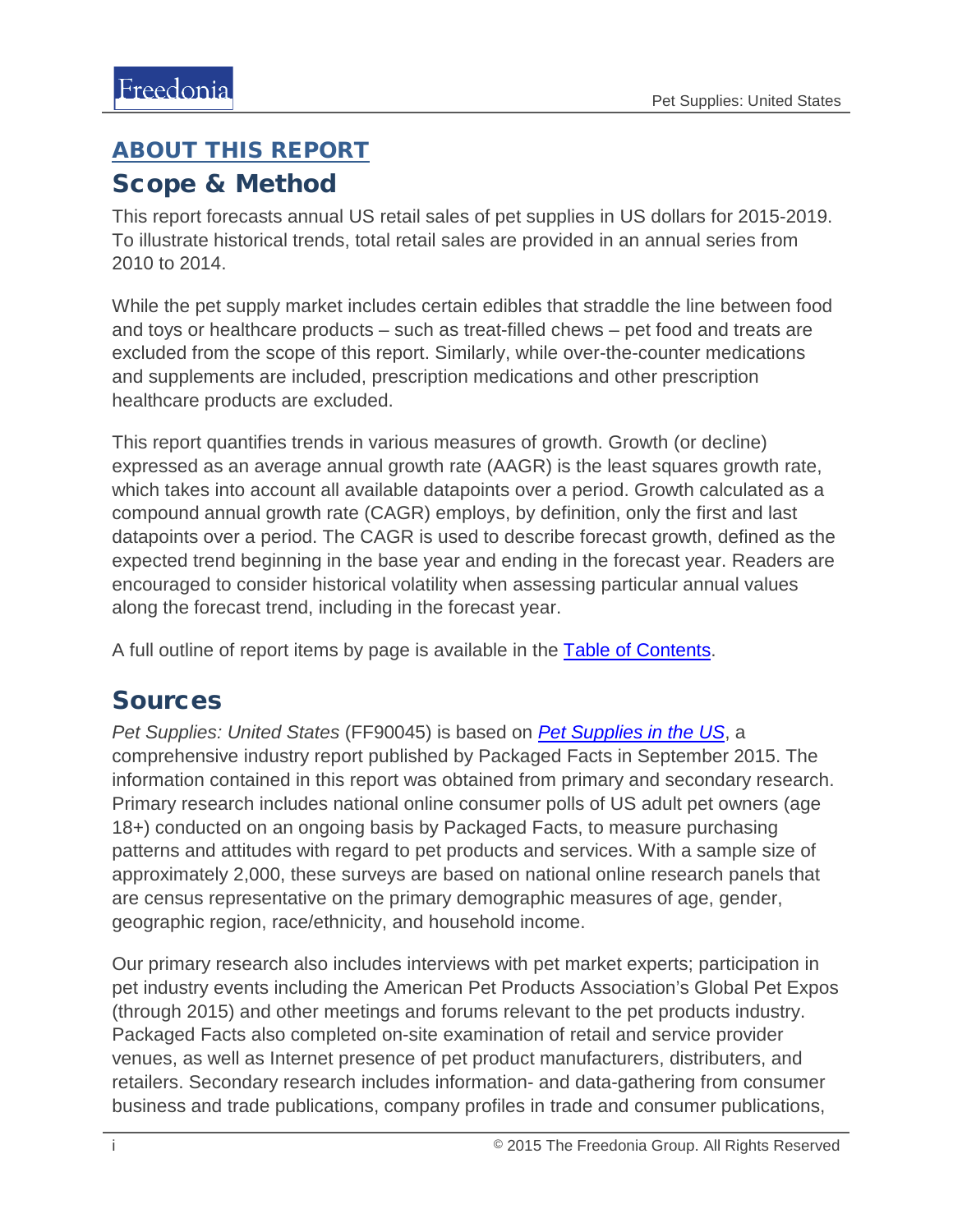and information culled from Packaged Facts' extensive pet market research database and report collection.

Our estimates of market size and company performance are based on reported revenues of pet product manufacturers and retailers; Information Resource's (IRI) multioutlet (MULO) data, which tracks sales in supermarkets, drugstores, mass merchandisers (including Walmart), and wholesale clubs; surveys of independent and chain pet store retailers; government data including US Bureau of Labor Statistics Consumer Expenditure Surveys; and figures from other market research sources.

Our analysis of retail channel trends and pet product usage trends relies on Packaged Facts proprietary pet owner surveys and on cross-tabulations of consumer survey data compiled by Experian Marketing Services in its Simmons National Consumer Studies. On an ongoing basis, Experian Marketing Services conducts booklet-based surveys of a large and random sample of consumers who in aggregate represent a statistically accurate cross-section of the US population.

Specific sources and additional resources are listed in the [Resources](#page-4-0) section of this publication for reference and to facilitate further research.

#### Industry Codes

| <b>NAICS/SCIAN 2007</b>                        |                                                                                                                                                                                                     | <b>SIC</b>                                   |                                                                                                                                                                                                                                                                     |
|------------------------------------------------|-----------------------------------------------------------------------------------------------------------------------------------------------------------------------------------------------------|----------------------------------------------|---------------------------------------------------------------------------------------------------------------------------------------------------------------------------------------------------------------------------------------------------------------------|
| North American Industry Classification System  |                                                                                                                                                                                                     | <b>Standard Industry Codes</b>               |                                                                                                                                                                                                                                                                     |
| 311111<br>311119<br>424990<br>453910<br>812910 | Dog and Cat Food Mfg<br><b>Other Animal Food Mfg</b><br><b>Other Miscellaneous Nondurable</b><br>Goods Merchant Wholesalers<br>Pet and Pet Supplies Stores<br>Pet Care (except Veterinary) Services | 0752<br>2047<br>2048<br>5149<br>5199<br>5999 | <b>Animal Specialty Services, Except</b><br>Veterinary<br>Dog and Cat Food<br>Prepared Feed and Feed Ingredients for<br>Animals and Fowls, Except Dogs and Cats<br>Groceries and Related Products, NEC<br>Nondurable Goods, NEC<br>Miscellaneous Retail Stores, NEC |

The topic of this report is related to the following industry codes:

## Copyright & Licensing

The full report is protected by copyright laws of the United States of America and international treaties. The entire contents of the publication are copyrighted by The Freedonia Group.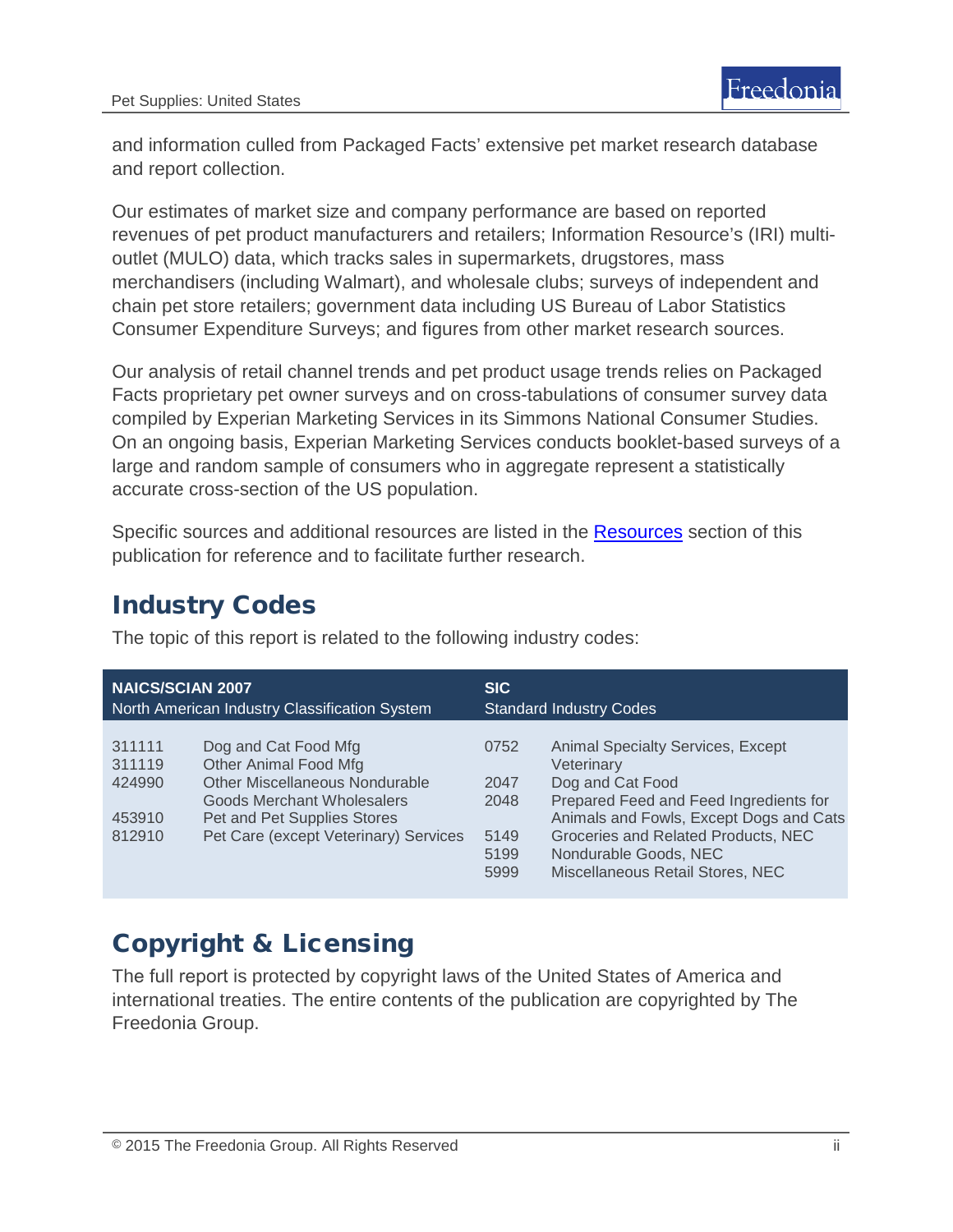#### <span id="page-3-0"></span>**Table of Contents**

| Table 1   US Dog & Cat Supply Retail Sales & Sales Share by Segment, 2014 (US\$ mil)3<br>Chart 3   US IRI-Tracked Pet Supply Retail Sales by Category for the 12 Months Ending June 2015 4<br>Table 2   Leading Websites for US Pet Supply Purchases* by Prdt Type, 2015 (% of online buyers)21<br>Table 3   US Annual Purchasing Rates* for Selected Dog or Cat Supply Product Types, 201522 | <b>Section</b> | Page |  |
|-----------------------------------------------------------------------------------------------------------------------------------------------------------------------------------------------------------------------------------------------------------------------------------------------------------------------------------------------------------------------------------------------|----------------|------|--|
|                                                                                                                                                                                                                                                                                                                                                                                               |                |      |  |
|                                                                                                                                                                                                                                                                                                                                                                                               |                |      |  |
|                                                                                                                                                                                                                                                                                                                                                                                               |                |      |  |
|                                                                                                                                                                                                                                                                                                                                                                                               |                |      |  |
|                                                                                                                                                                                                                                                                                                                                                                                               |                |      |  |
|                                                                                                                                                                                                                                                                                                                                                                                               |                |      |  |
|                                                                                                                                                                                                                                                                                                                                                                                               |                |      |  |
|                                                                                                                                                                                                                                                                                                                                                                                               |                |      |  |
|                                                                                                                                                                                                                                                                                                                                                                                               |                |      |  |
|                                                                                                                                                                                                                                                                                                                                                                                               |                |      |  |
|                                                                                                                                                                                                                                                                                                                                                                                               |                |      |  |
|                                                                                                                                                                                                                                                                                                                                                                                               |                |      |  |
|                                                                                                                                                                                                                                                                                                                                                                                               |                |      |  |
|                                                                                                                                                                                                                                                                                                                                                                                               |                |      |  |
|                                                                                                                                                                                                                                                                                                                                                                                               |                |      |  |
|                                                                                                                                                                                                                                                                                                                                                                                               |                |      |  |
|                                                                                                                                                                                                                                                                                                                                                                                               |                |      |  |
|                                                                                                                                                                                                                                                                                                                                                                                               |                |      |  |
|                                                                                                                                                                                                                                                                                                                                                                                               |                |      |  |
|                                                                                                                                                                                                                                                                                                                                                                                               |                |      |  |
|                                                                                                                                                                                                                                                                                                                                                                                               |                |      |  |
|                                                                                                                                                                                                                                                                                                                                                                                               |                |      |  |
|                                                                                                                                                                                                                                                                                                                                                                                               |                |      |  |
|                                                                                                                                                                                                                                                                                                                                                                                               |                |      |  |
|                                                                                                                                                                                                                                                                                                                                                                                               |                |      |  |
|                                                                                                                                                                                                                                                                                                                                                                                               |                |      |  |
|                                                                                                                                                                                                                                                                                                                                                                                               |                |      |  |
|                                                                                                                                                                                                                                                                                                                                                                                               |                |      |  |
|                                                                                                                                                                                                                                                                                                                                                                                               |                |      |  |
|                                                                                                                                                                                                                                                                                                                                                                                               |                |      |  |
|                                                                                                                                                                                                                                                                                                                                                                                               |                |      |  |
|                                                                                                                                                                                                                                                                                                                                                                                               |                |      |  |
|                                                                                                                                                                                                                                                                                                                                                                                               |                |      |  |
|                                                                                                                                                                                                                                                                                                                                                                                               |                |      |  |
|                                                                                                                                                                                                                                                                                                                                                                                               |                |      |  |
|                                                                                                                                                                                                                                                                                                                                                                                               |                |      |  |
|                                                                                                                                                                                                                                                                                                                                                                                               |                |      |  |
|                                                                                                                                                                                                                                                                                                                                                                                               |                |      |  |
|                                                                                                                                                                                                                                                                                                                                                                                               |                |      |  |
|                                                                                                                                                                                                                                                                                                                                                                                               |                |      |  |
|                                                                                                                                                                                                                                                                                                                                                                                               |                |      |  |
|                                                                                                                                                                                                                                                                                                                                                                                               |                |      |  |
|                                                                                                                                                                                                                                                                                                                                                                                               |                |      |  |
|                                                                                                                                                                                                                                                                                                                                                                                               |                |      |  |
|                                                                                                                                                                                                                                                                                                                                                                                               |                |      |  |
|                                                                                                                                                                                                                                                                                                                                                                                               |                |      |  |
|                                                                                                                                                                                                                                                                                                                                                                                               |                |      |  |
|                                                                                                                                                                                                                                                                                                                                                                                               |                |      |  |
|                                                                                                                                                                                                                                                                                                                                                                                               |                |      |  |

To return here, click on any Freedonia logo or the Table of Contents link in report footers.<br>PDF bookmarks are also available for navigation.